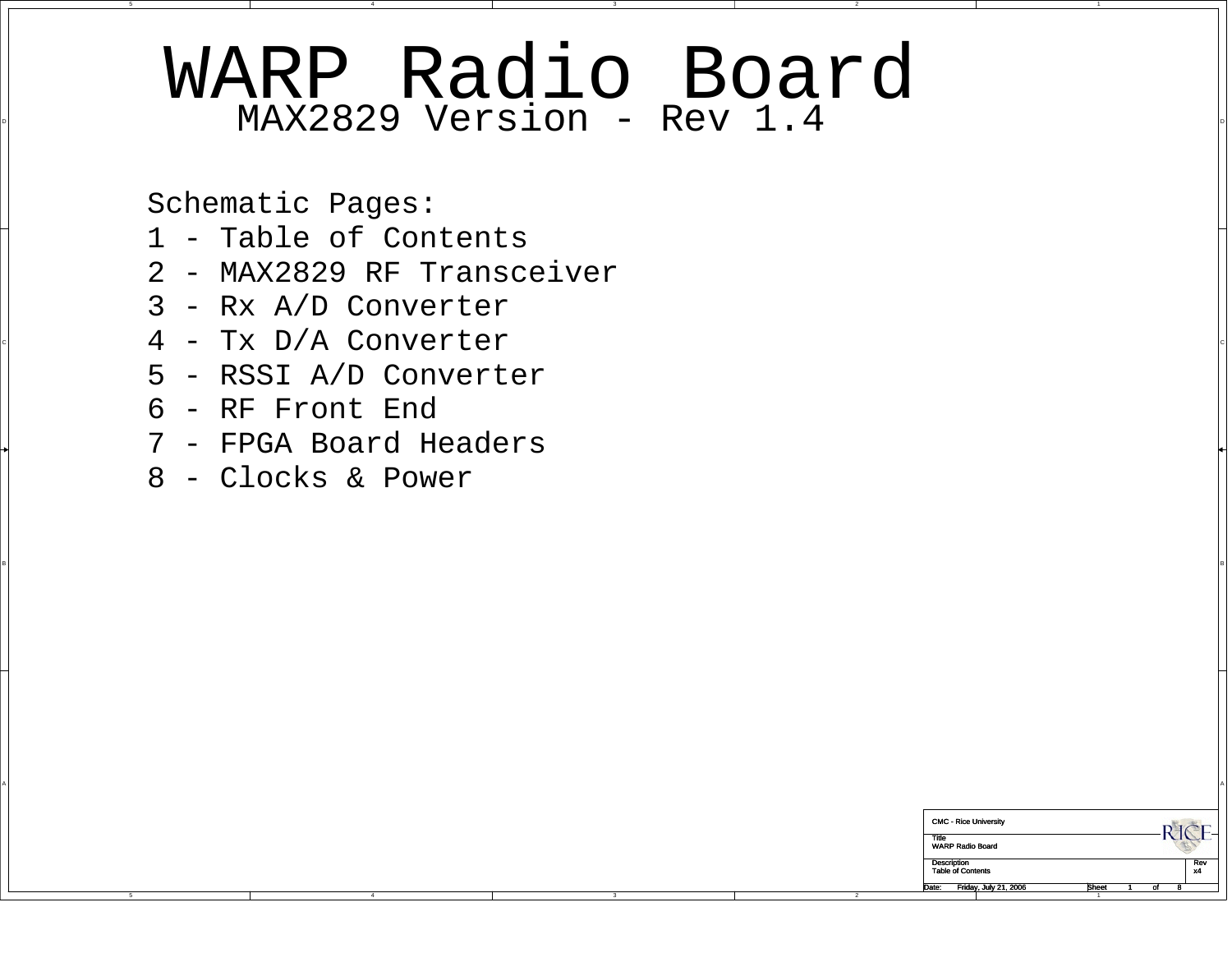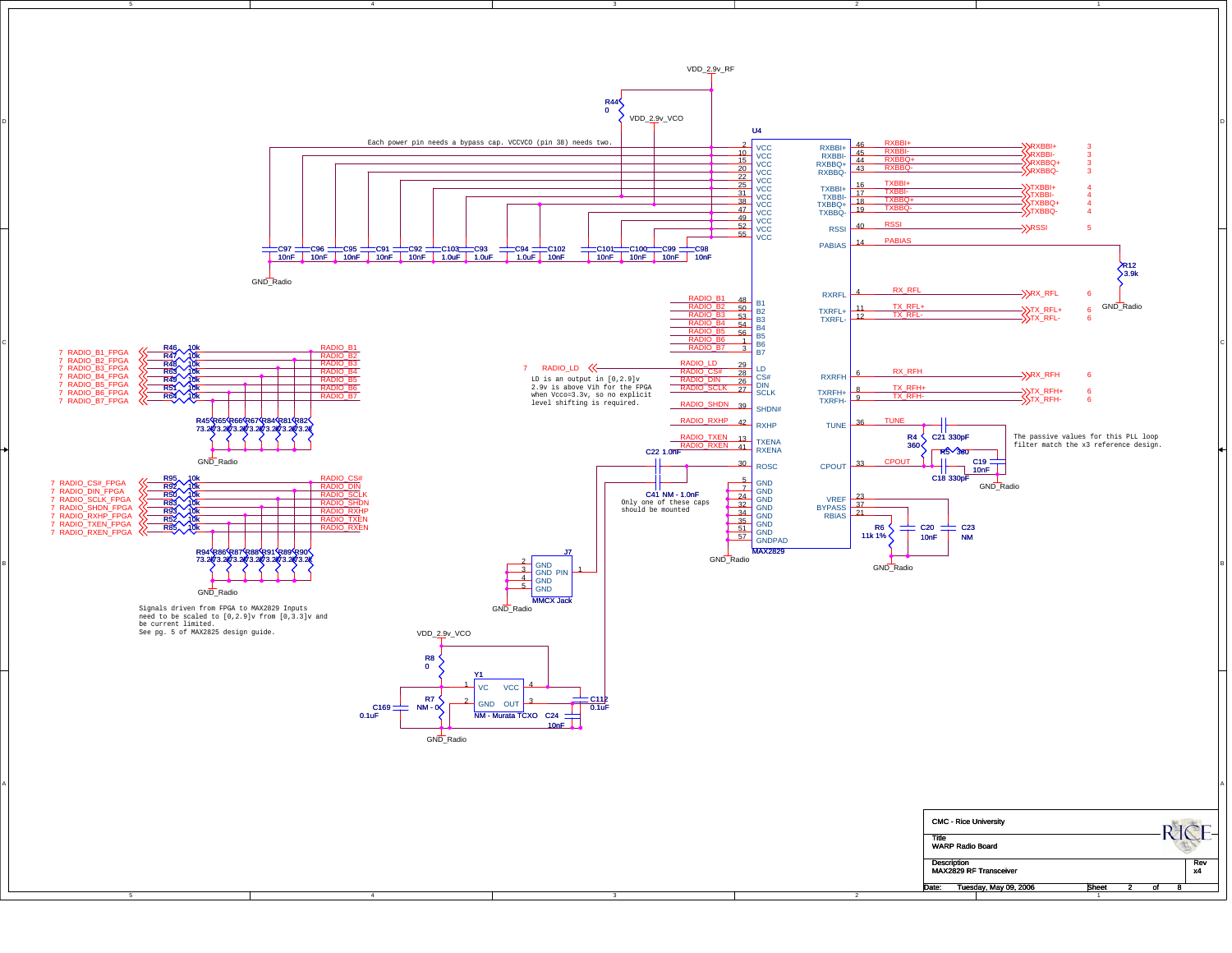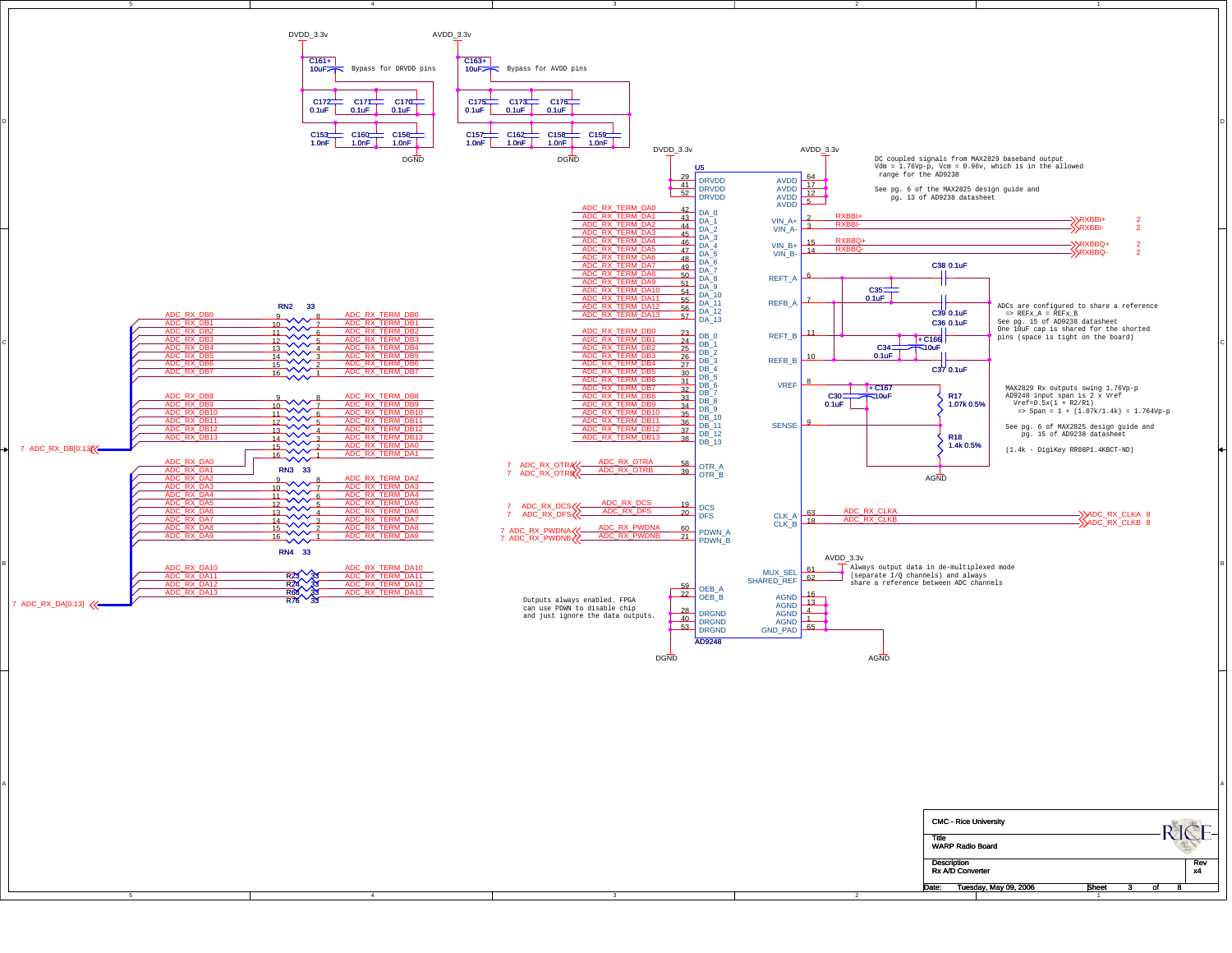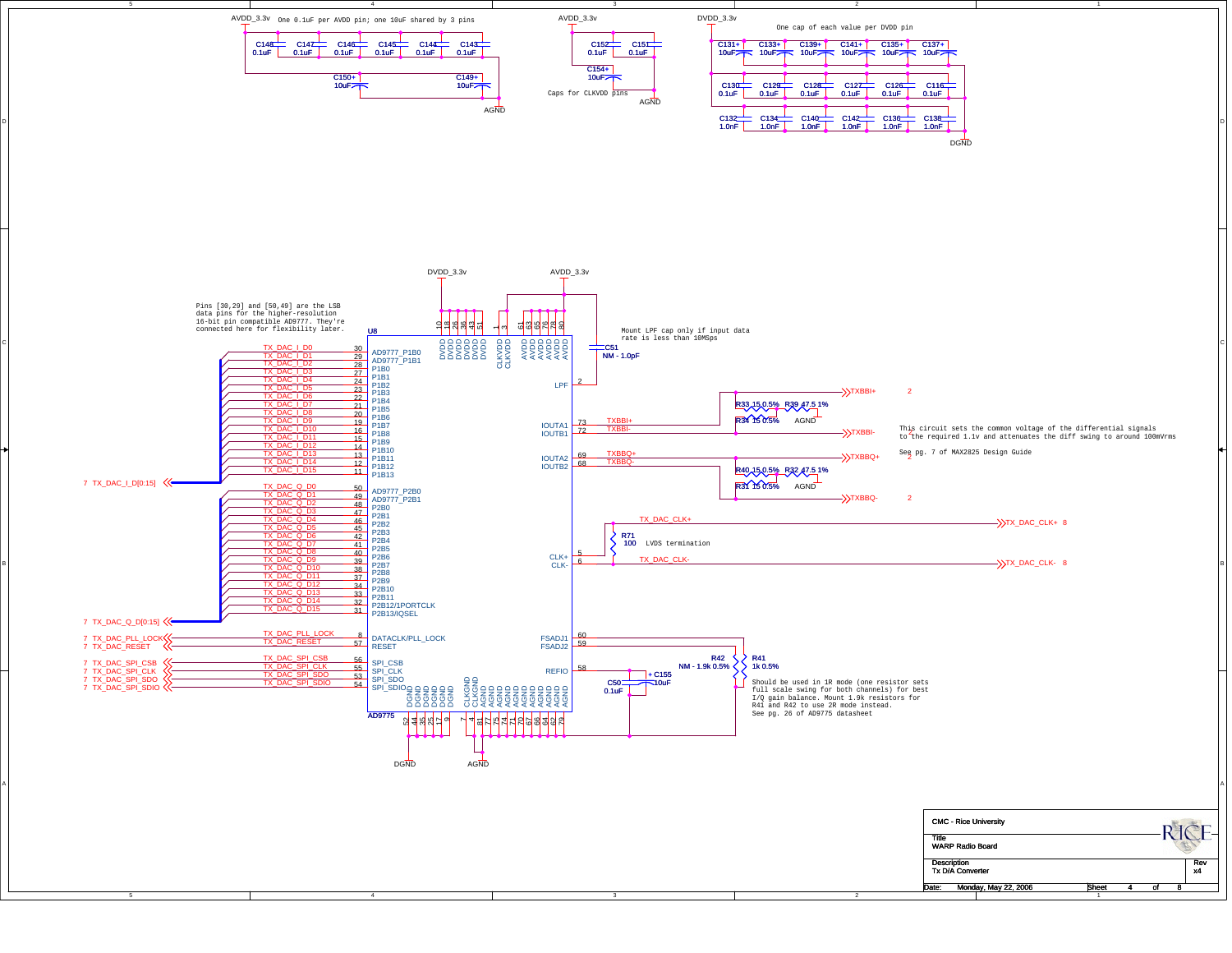AVDD\_3.3v DVDD\_3.3v AGND DGND C178—1C164<br>0.1uF C177  $C$ 168<br>0.1uF

C

B

A



D

BI<br>BI

A

| <b>CMC - Rice University</b>                    |              |   |    |   |           |
|-------------------------------------------------|--------------|---|----|---|-----------|
| Title<br><b>WARP Radio Board</b>                |              |   |    |   |           |
| <b>Description</b><br><b>RSSI A/D Converter</b> |              |   |    |   | Rev<br>x4 |
| Date:<br>Tuesday, May 09, 2006                  | <b>Sheet</b> | 5 | ΩÍ | я |           |

2

2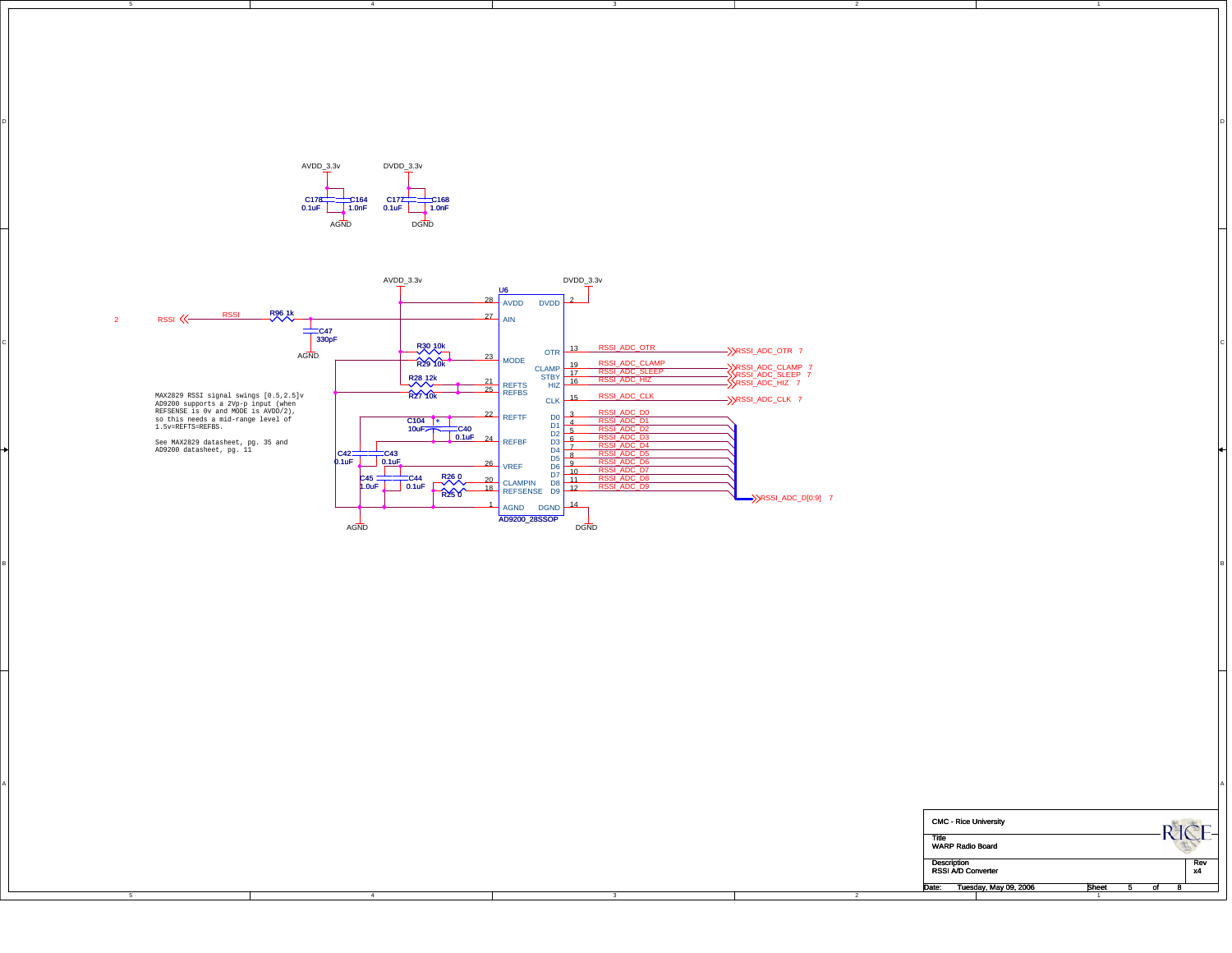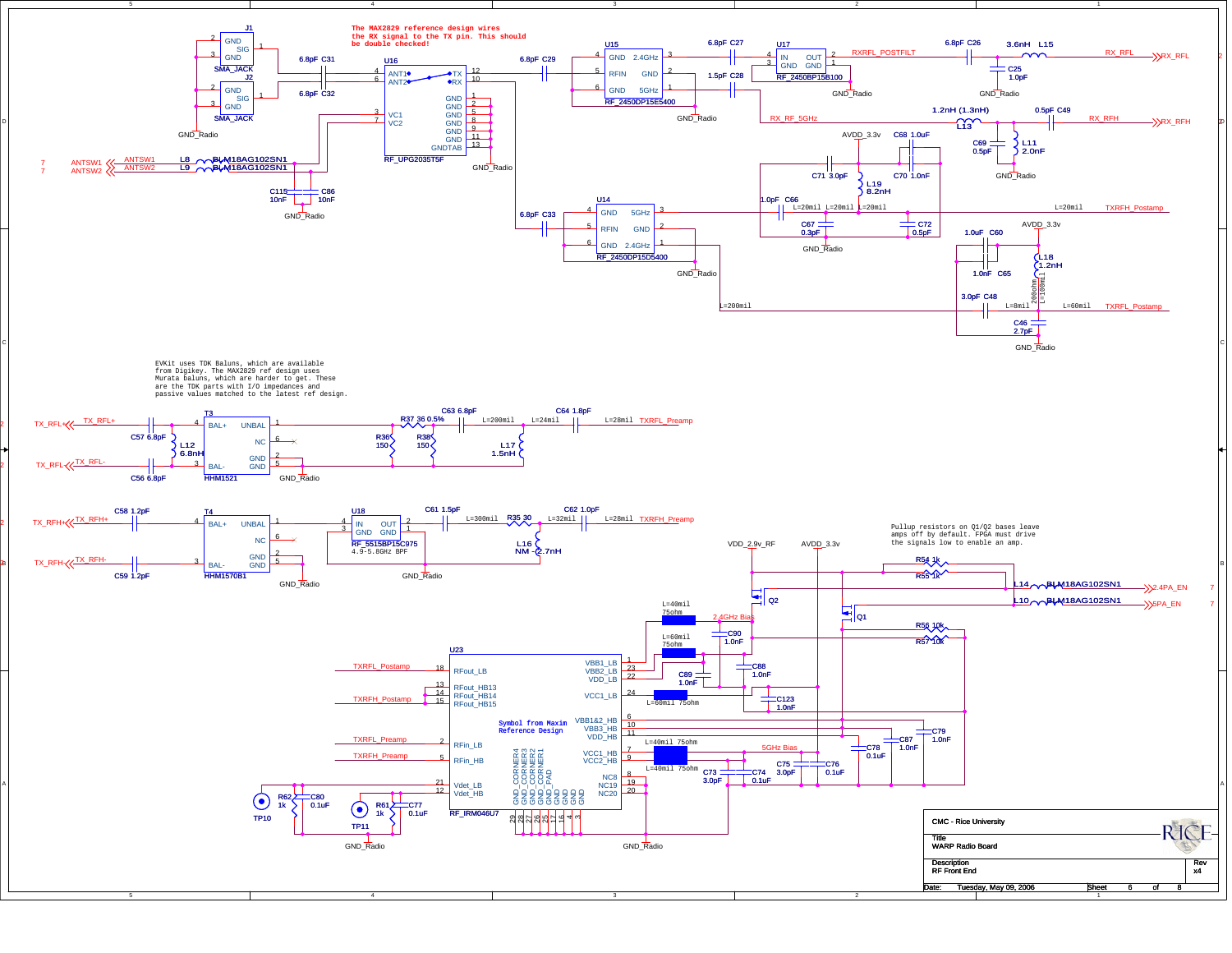

C

B

A



2



BI<br>BI

A



2

| <b>CMC - Rice University</b>                    |              |    |           |
|-------------------------------------------------|--------------|----|-----------|
| Title<br><b>WARP Radio Board</b>                |              |    |           |
| <b>Description</b><br><b>FPGA Board Headers</b> |              |    | Rev<br>x4 |
| Date:<br>Tuesday, May 09, 2006                  | <b>Sheet</b> | оf |           |